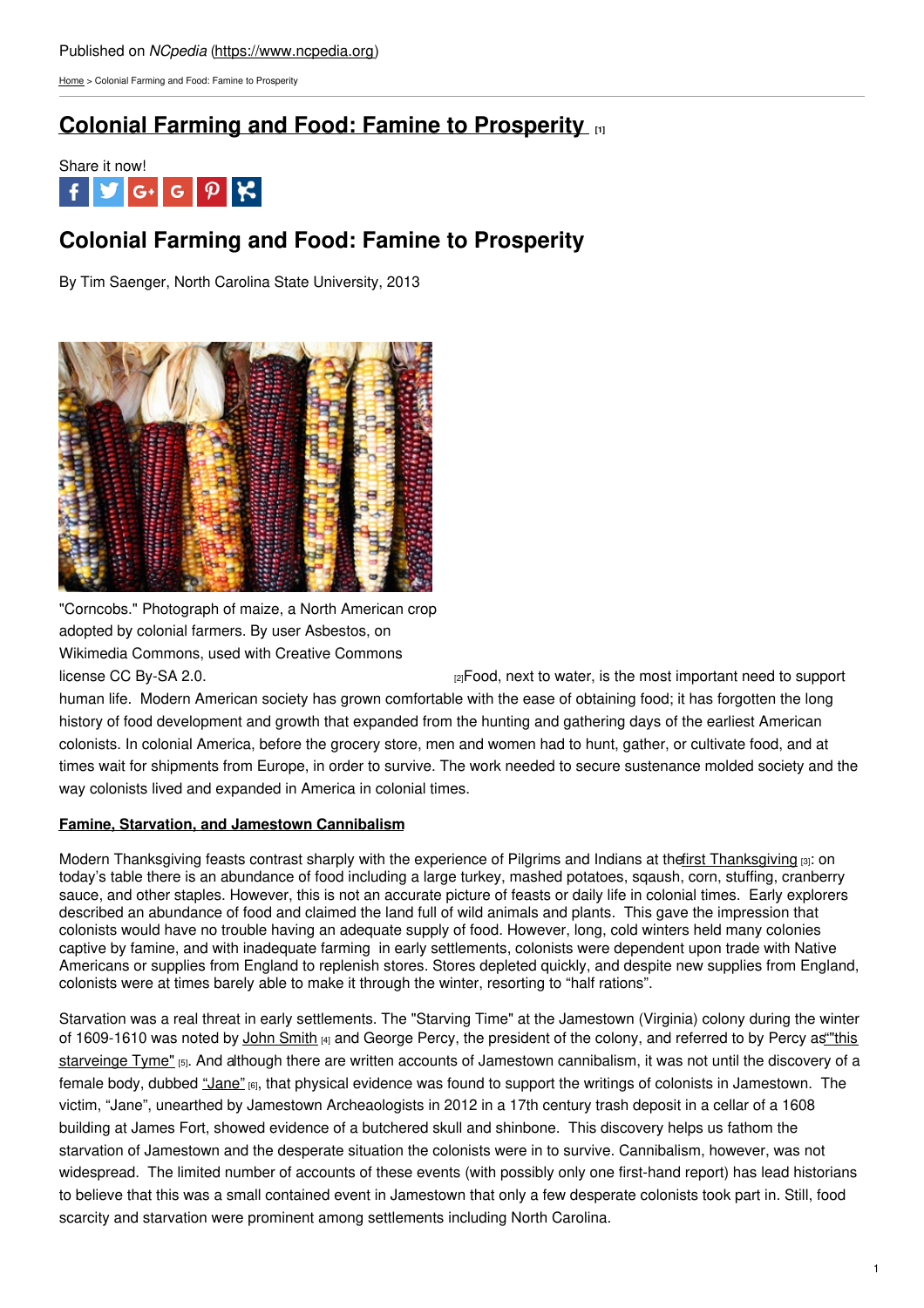# **The Thirteen Colonies: Farming with a Fat Stomach**

Although off to a rocky start, the colonies became great food producers in good time. Once the British colonists solidified their hold in the new world, access to food proved to be different from of the days of John Smith and colonial Jamestown. [Indentured](http://www.pbs.org/opb/historydetectives/feature/indentured-servants-in-the-us/) servitude  $_{[7]}$  and slavery granted colonists an extended workforce to expand farming capabilities and increase their wealth. Colonists grew enough food to support their families and in some cases were able to step away from subsistence to trade, barter, and sell.

The harvests gathered by colonial farmers included an expansive number of crops: beans, squash, peas, okra, pumpkins, peppers, tomatoes, and peanuts. Maize (corn), and later rice and potatoes were grown in place of wheat and barley which were common European crops that did not take readily to eastern American soil. Probably one of the most important contributions to colonial food was the adoption of Native American [agricultural](http://www.virginiaplaces.org/agriculture/natagri.html) practice [8] and crops, chiefly corn and tobacco. Tobacco was a valuable export and corn, debatably the most important crop in colonial America, was used to feed both people and livestock. Colonists also harvested wild animals from hunting and fishing to supplement their diet with important protein. These included rabbit, squirrel, possum, raccoon, deer, bear, and fowl as well as many types of fish and shellfish.

Indentured servitude, followed by slavery, bolstered the farm production of colonial America, particularly in the southern colonies. Indentured servants, white immigrants from England, were the first population to cultivate the land under a master. Ideally these workers would work off their immigration debt and later buy their own land to cultivate, however, this was not always the case and indentured servants often became victim to a perpetual cycle of an inescapable labor system. Beginning in 1619 with the importation of the first African slaves, the agriculture system throughout the eastern seaboard grew quickly, and by 1700 slavery had displaced indentured servitude in the southern colonies. Before the advent of mechanized tools, farming during colonial times was hand-labour agriculture, accomplished by the hoe, scythe, and axe, and plow. These tools, in conjunction with cheap labor made available by slaves, allowed for increasingly sustaining harvests and the production of crops for trade. **References:**

Bergstrom, Alexander, "English Game Laws and Colonial Food Shortages."*The New England Quarterly* Vol. 12, No. 4 (1939): 682-683.

Cochrane, Willard W. The Development of American Agriculture: A Historical Analysis Minneapolis: University of Minnesota Press, 1993.

Dawdy, Shannon Lee. "A Wild Taste: Food and Colonialism in Eighteenth-Century Louisiana."*Ethnohistory* Vol. 57, No. 3 (2010): 389.

Herrmann, Rachel B. "The "tragicall historie": Cannibalism and Abundance in Colonial Jamestown." *The William and Mary Quarterly*, Vol. 68, No 1 (2011): 47-74 .

Neely, Paula. "Jamestown Colonists Resorted to Cannibalism." May 1, 2013. News, National Geographic. <https://www.nationalgeographic.com/science/article/130501-jamestown-cannibalism-archeology-science> [9] (accessed October 16, 2014).

Zierden, Martha A. and Reitz, Elizabeth J., "Animal Use and the Urban Landscape in Colonial Charleston, South Carolina, USA." *International Journal of Historical Archaeology* (2009). <https://www.praguehotelsweb.com/phdtreeorg> [10] (accessed October 16, 2014).

## **Additional Resources:**

Percy, George. "A True Relation of the Proceedings and Occurrences of Moment which have happened in Virginia.. .London, 1624." Jamestown: 1609-10: "Starving Time." National Humanities Center. <http://nationalhumanitiescenter.org/pds/amerbegin/settlement/text2/JamestownPercyRelation.pdf> [5] (accessed October 16, 2014).

Schlotterbeck, John T. 2013. Daily life in the colonial South. Santa Barbara: Greenwood.

McWilliams, James E. 2005.*A revolution in eating: how the quest for food shaped America*. New York: Columbia University Press.

Kulikoff, Allan. 2000. *From British peasants to colonial American farmers*. Chapel Hill: University of North Carolina Press. <https://site.ebrary.com/id/10273414> [11] (accessed October 16, 2014).

Anderson, V. D. 2004. *Creatures of Empire: How domestic animals transformed early America.*Oxford: University Press.

Carney, J. 2001. *Black rice: The African origins of rice cultivation in the Americas.* Cambridge: Harvard University Press.